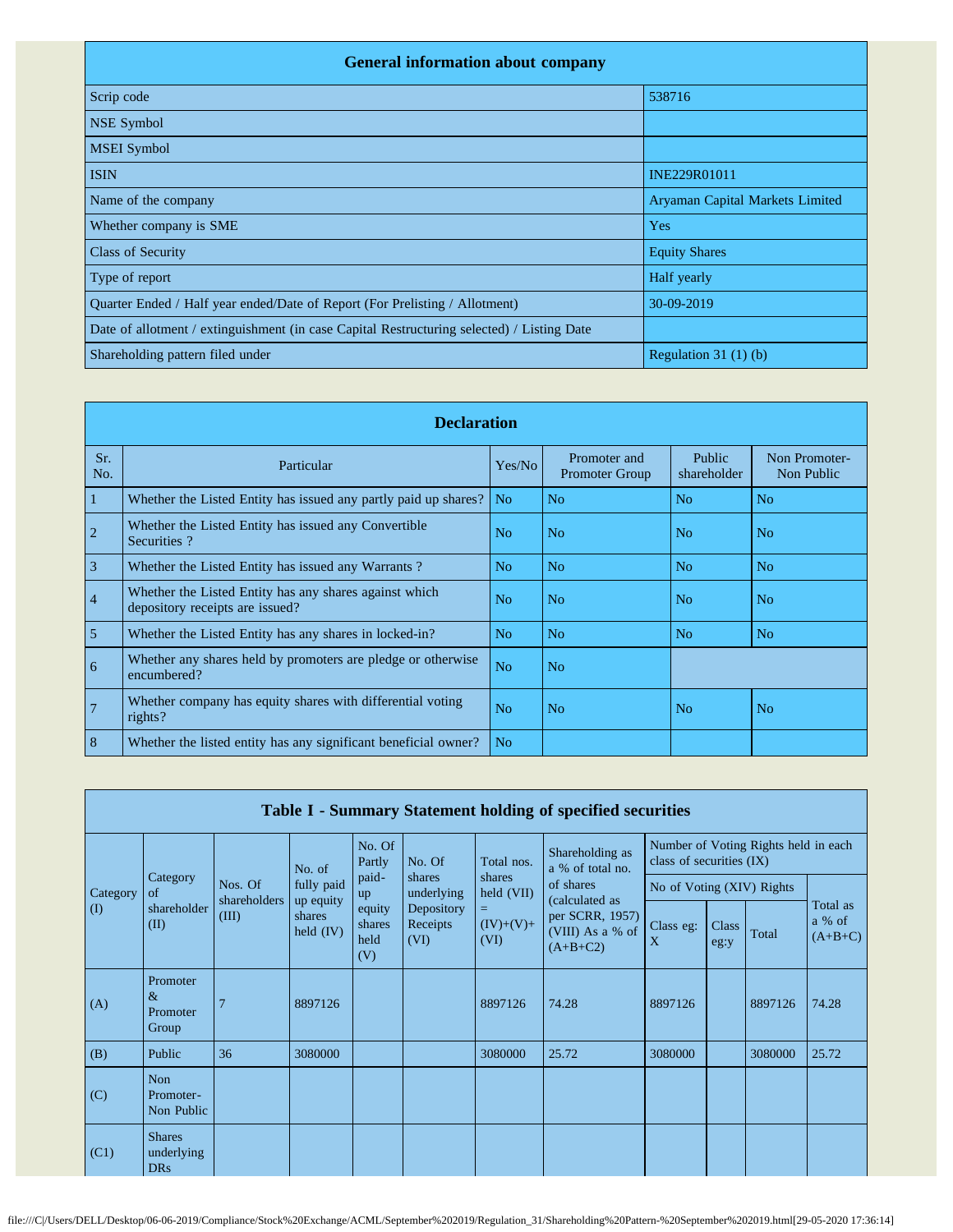| $\vert$ (C2) | <b>Shares</b><br>held by<br>Employee<br><b>Trusts</b> |    |          |  |          |     |          |              |  |
|--------------|-------------------------------------------------------|----|----------|--|----------|-----|----------|--------------|--|
|              | Total                                                 | 43 | 11977126 |  | 11977126 | 100 | 11977126 | 11977126 100 |  |

|                      | Table I - Summary Statement holding of specified securities |                                                                                          |                                                                             |                                                                                                               |                                                                                          |                   |                                                  |                         |                                                         |                                       |
|----------------------|-------------------------------------------------------------|------------------------------------------------------------------------------------------|-----------------------------------------------------------------------------|---------------------------------------------------------------------------------------------------------------|------------------------------------------------------------------------------------------|-------------------|--------------------------------------------------|-------------------------|---------------------------------------------------------|---------------------------------------|
| Category<br>$\rm(D)$ | Category<br>$\alpha$ f<br>shareholder<br>(II)               | No. Of<br><b>Shares</b><br>Underlying<br>Outstanding<br>convertible<br>securities<br>(X) | No. of<br><b>Shares</b><br>Underlying<br>Outstanding<br>Warrants<br>$(X_i)$ | No. Of Shares<br>Underlying<br>Outstanding<br>convertible<br>securities and<br>No. Of<br>Warrants (Xi)<br>(a) | Shareholding, as a %<br>assuming full<br>conversion of<br>convertible securities (       |                   | Number of<br>Locked in<br>shares (XII)           | <b>Shares</b><br>(XIII) | Number of<br>pledged or<br>otherwise<br>encumbered      | Number of<br>equity shares<br>held in |
|                      |                                                             |                                                                                          |                                                                             |                                                                                                               | as a percentage of<br>diluted share capital)<br>$(XI)=(VII)+(X)$ As a<br>% of $(A+B+C2)$ | No.<br>(a)<br>(b) | As a<br>$%$ of<br>total<br><b>Shares</b><br>held | No.<br>(a)              | As a<br>$%$ of<br>total<br><b>Shares</b><br>held<br>(b) | dematerialized<br>form $(XIV)$        |
| (A)                  | Promoter<br>$\&$<br>Promoter<br>Group                       |                                                                                          |                                                                             |                                                                                                               | 74.28                                                                                    |                   |                                                  |                         |                                                         | 8897126                               |
| (B)                  | Public                                                      |                                                                                          |                                                                             |                                                                                                               | 25.72                                                                                    |                   |                                                  |                         |                                                         | 3080000                               |
| (C)                  | <b>Non</b><br>Promoter-<br>Non Public                       |                                                                                          |                                                                             |                                                                                                               |                                                                                          |                   |                                                  |                         |                                                         |                                       |
| (C1)                 | <b>Shares</b><br>underlying<br><b>DRs</b>                   |                                                                                          |                                                                             |                                                                                                               |                                                                                          |                   |                                                  |                         |                                                         |                                       |
| (C2)                 | Shares held<br>by<br>Employee<br><b>Trusts</b>              |                                                                                          |                                                                             |                                                                                                               |                                                                                          |                   |                                                  |                         |                                                         |                                       |
|                      | Total                                                       |                                                                                          |                                                                             |                                                                                                               | 100                                                                                      |                   |                                                  |                         |                                                         | 11977126                              |

| Table II - Statement showing shareholding pattern of the Promoter and Promoter Group |                                                                                      |                       |                                                  |                                                |                                              |                                   |                                                                           |                               |                      |                                 |                                                  |
|--------------------------------------------------------------------------------------|--------------------------------------------------------------------------------------|-----------------------|--------------------------------------------------|------------------------------------------------|----------------------------------------------|-----------------------------------|---------------------------------------------------------------------------|-------------------------------|----------------------|---------------------------------|--------------------------------------------------|
|                                                                                      |                                                                                      |                       |                                                  | No.<br>Of<br>Partly                            | No. Of                                       | Total nos.                        | Shareholding<br>as a % of<br>total no. of                                 | each class of securities (IX) |                      | Number of Voting Rights held in |                                                  |
|                                                                                      |                                                                                      | Nos. Of               | No. of                                           |                                                | shares                                       | shares                            | shares                                                                    | No of Voting (XIV) Rights     |                      |                                 | Total                                            |
| Sr.                                                                                  | Category $\&$<br>Name of the<br>Shareholders (I)                                     | shareholders<br>(III) | fully paid<br>up equity<br>shares<br>held $(IV)$ | paid-<br>up<br>equity<br>shares<br>held<br>(V) | underlying<br>Depository<br>Receipts<br>(VI) | held (VII)<br>$(IV)+(V)+$<br>(VI) | (calculated<br>as per<br>SCRR,<br>1957) (VIII)<br>As a % of<br>$(A+B+C2)$ | Class eg:<br>$\mathbf{X}$     | <b>Class</b><br>eg:y | Total                           | as a %<br>of<br>Total<br><b>Voting</b><br>rights |
| $\mathbf{A}$                                                                         | Table II - Statement showing shareholding pattern of the Promoter and Promoter Group |                       |                                                  |                                                |                                              |                                   |                                                                           |                               |                      |                                 |                                                  |
| (1)                                                                                  | Indian                                                                               |                       |                                                  |                                                |                                              |                                   |                                                                           |                               |                      |                                 |                                                  |
| (a)                                                                                  | Individuals/Hindu<br>undivided Family                                                | 6                     | 6                                                |                                                |                                              | 6                                 | $\mathbf{0}$                                                              | 6                             |                      | 6                               | $\overline{0}$                                   |
| (d)                                                                                  | Any Other<br>(specify)                                                               |                       | 8897120                                          |                                                |                                              | 8897120                           | 74.28                                                                     | 8897120                       |                      | 8897120                         | 74.28                                            |
| Sub-Total $(A)(1)$                                                                   |                                                                                      | $\overline{7}$        | 8897126                                          |                                                |                                              | 8897126                           | 74.28                                                                     | 8897126                       |                      | 8897126                         | 74.28                                            |
| (2)                                                                                  | Foreign                                                                              |                       |                                                  |                                                |                                              |                                   |                                                                           |                               |                      |                                 |                                                  |
| Total Shareholding of                                                                |                                                                                      |                       |                                                  |                                                |                                              |                                   |                                                                           |                               |                      |                                 |                                                  |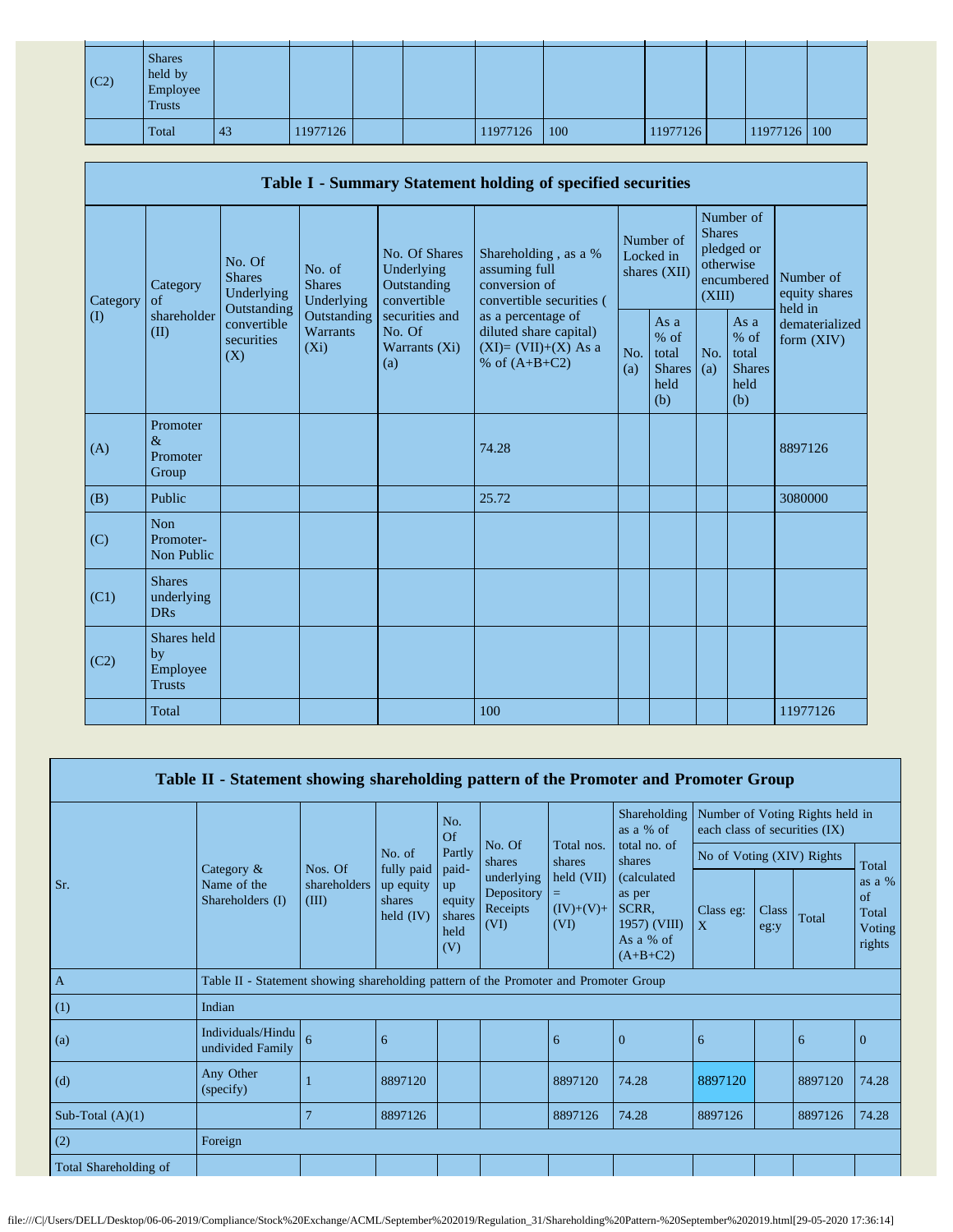| Promoter and Promoter<br>Group $(A)=(A)(1)+(A)(2)$                |                                                                                                                     | 7                                                                                             | 8897126  |  |  | 8897126  | 74.28 | 8897126  |  | 8897126  | 74.28 |  |
|-------------------------------------------------------------------|---------------------------------------------------------------------------------------------------------------------|-----------------------------------------------------------------------------------------------|----------|--|--|----------|-------|----------|--|----------|-------|--|
| $\mathbf{B}$                                                      |                                                                                                                     | Table III - Statement showing shareholding pattern of the Public shareholder                  |          |  |  |          |       |          |  |          |       |  |
| (1)                                                               | Institutions                                                                                                        |                                                                                               |          |  |  |          |       |          |  |          |       |  |
| (3)                                                               | Non-institutions                                                                                                    |                                                                                               |          |  |  |          |       |          |  |          |       |  |
| (a(i))                                                            | Individuals -<br>i.Individual<br>shareholders<br>holding nominal<br>share capital up<br>to Rs. 2 lakhs.             | 11                                                                                            | 145000   |  |  | 145000   | 1.21  | 145000   |  | 145000   | 1.21  |  |
| (a(ii))                                                           | Individuals - ii.<br>Individual<br>shareholders<br>holding nominal<br>share capital in<br>excess of Rs. 2<br>lakhs. | 17                                                                                            | 1550000  |  |  | 1550000  | 12.94 | 1550000  |  | 1550000  | 12.94 |  |
| (e)                                                               | Any Other<br>(specify)                                                                                              | 8                                                                                             | 1385000  |  |  | 1385000  | 11.56 | 1385000  |  | 1385000  | 11.56 |  |
| Sub-Total $(B)(3)$                                                |                                                                                                                     | 36                                                                                            | 3080000  |  |  | 3080000  | 25.72 | 3080000  |  | 3080000  | 25.72 |  |
| <b>Total Public</b><br>Shareholding<br>$(B)=(B)(1)+(B)(2)+(B)(3)$ |                                                                                                                     | 36                                                                                            | 3080000  |  |  | 3080000  | 25.72 | 3080000  |  | 3080000  | 25.72 |  |
| $\mathbf C$                                                       |                                                                                                                     | Table IV - Statement showing shareholding pattern of the Non Promoter- Non Public shareholder |          |  |  |          |       |          |  |          |       |  |
| Total $(A+B+C2)$                                                  |                                                                                                                     | 43                                                                                            | 11977126 |  |  | 11977126 | 100   | 11977126 |  | 11977126 | 100   |  |
| Total $(A+B+C)$                                                   |                                                                                                                     | 43                                                                                            | 11977126 |  |  | 11977126 | 100   | 11977126 |  | 11977126 | 100   |  |

|                                                                             |                                                                              |                                           |                                                           | Table II - Statement showing shareholding pattern of the Promoter and Promoter Group      |            |                                                                                                                         |            |                                                         |                                       |  |
|-----------------------------------------------------------------------------|------------------------------------------------------------------------------|-------------------------------------------|-----------------------------------------------------------|-------------------------------------------------------------------------------------------|------------|-------------------------------------------------------------------------------------------------------------------------|------------|---------------------------------------------------------|---------------------------------------|--|
| Sr.                                                                         | No. Of<br><b>Shares</b><br>Underlying<br>Outstanding                         | No. of<br><b>Shares</b><br>Underlying     | No. Of Shares<br>Underlying<br>Outstanding<br>convertible | Shareholding, as a<br>% assuming full<br>conversion of<br>convertible securities          |            | Number of<br><b>Shares</b><br>Number of<br>pledged or<br>Locked in<br>otherwise<br>shares (XII)<br>encumbered<br>(XIII) |            |                                                         | Number of<br>equity shares<br>held in |  |
|                                                                             | convertible<br>securities<br>(X)                                             | Outstanding<br><b>Warrants</b><br>$(X_i)$ | securities and<br>No. Of<br>Warrants (Xi)<br>(a)          | (as a percentage of<br>diluted share capital)<br>$(XI)=(VII)+(X) As$<br>a % of $(A+B+C2)$ | No.<br>(a) | As a<br>$%$ of<br>total<br><b>Shares</b><br>held<br>(b)                                                                 | No.<br>(a) | As a<br>$%$ of<br>total<br><b>Shares</b><br>held<br>(b) | dematerialized<br>form (XIV)          |  |
| $\mathbf{A}$                                                                |                                                                              |                                           |                                                           | Table II - Statement showing shareholding pattern of the Promoter and Promoter Group      |            |                                                                                                                         |            |                                                         |                                       |  |
| (1)                                                                         | Indian                                                                       |                                           |                                                           |                                                                                           |            |                                                                                                                         |            |                                                         |                                       |  |
| (a)                                                                         |                                                                              |                                           |                                                           | $\Omega$                                                                                  |            |                                                                                                                         |            |                                                         | 6                                     |  |
| (d)                                                                         |                                                                              |                                           |                                                           | 74.28                                                                                     |            |                                                                                                                         |            |                                                         | 8897120                               |  |
| Sub-Total $(A)(1)$                                                          |                                                                              |                                           |                                                           | 74.28                                                                                     |            |                                                                                                                         |            |                                                         | 8897126                               |  |
| (2)                                                                         | Foreign                                                                      |                                           |                                                           |                                                                                           |            |                                                                                                                         |            |                                                         |                                       |  |
| Total Shareholding of<br>Promoter and Promoter<br>Group $(A)=(A)(1)+(A)(2)$ |                                                                              |                                           |                                                           | 74.28                                                                                     |            |                                                                                                                         |            |                                                         | 8897126                               |  |
| $\, {\bf B}$                                                                | Table III - Statement showing shareholding pattern of the Public shareholder |                                           |                                                           |                                                                                           |            |                                                                                                                         |            |                                                         |                                       |  |
| (1)                                                                         | <b>Institutions</b>                                                          |                                           |                                                           |                                                                                           |            |                                                                                                                         |            |                                                         |                                       |  |
| (3)                                                                         |                                                                              | Non-institutions                          |                                                           |                                                                                           |            |                                                                                                                         |            |                                                         |                                       |  |
| (a(i))                                                                      |                                                                              |                                           |                                                           | 1.21                                                                                      |            |                                                                                                                         |            |                                                         | 145000                                |  |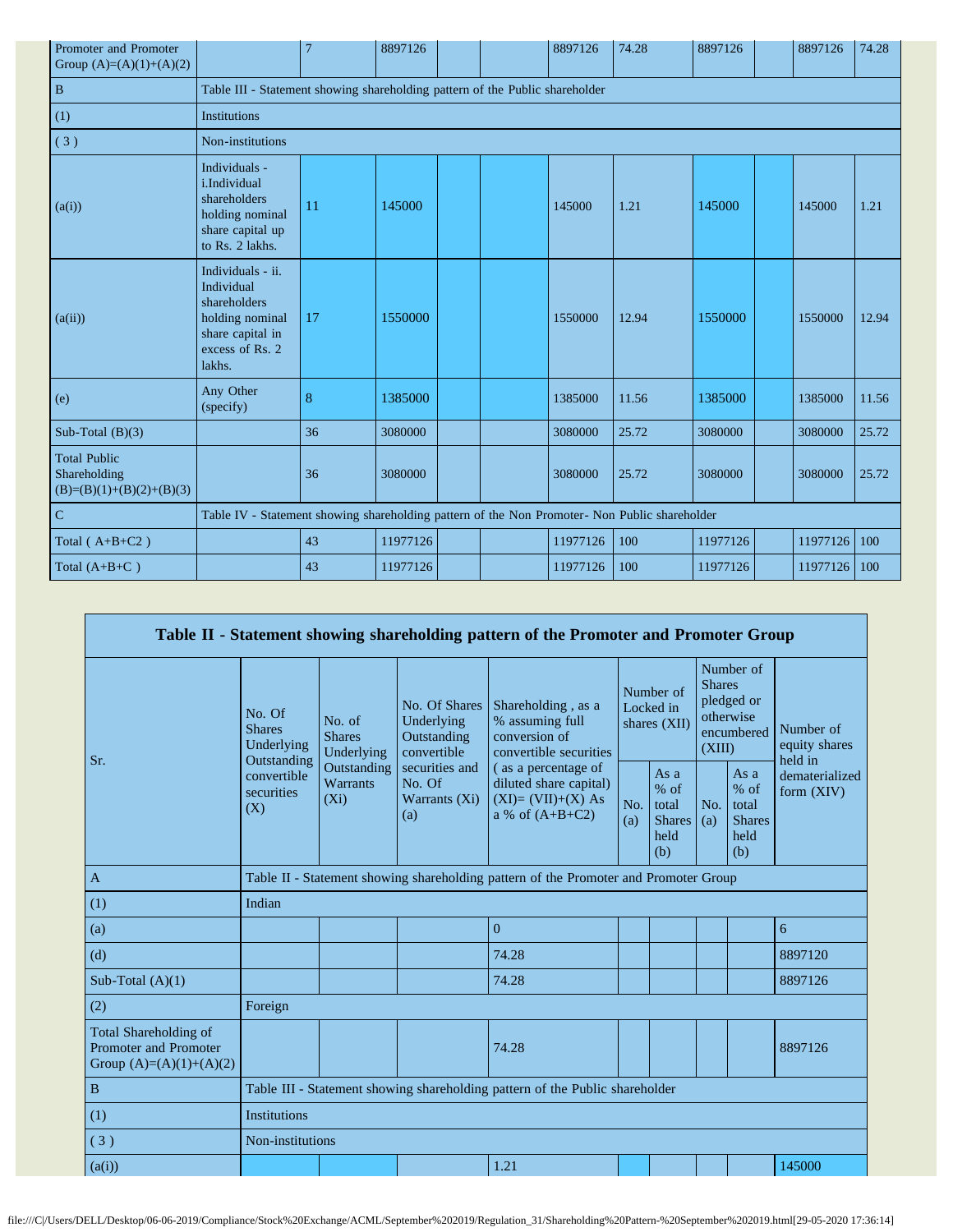| (a(ii))                                                           |  | 12.94                                                                                         |  |  | 1550000  |
|-------------------------------------------------------------------|--|-----------------------------------------------------------------------------------------------|--|--|----------|
| (e)                                                               |  | 11.56                                                                                         |  |  | 1385000  |
| Sub-Total $(B)(3)$                                                |  | 25.72                                                                                         |  |  | 3080000  |
| <b>Total Public</b><br>Shareholding<br>$(B)=(B)(1)+(B)(2)+(B)(3)$ |  | 25.72                                                                                         |  |  | 3080000  |
|                                                                   |  | Table IV - Statement showing shareholding pattern of the Non Promoter- Non Public shareholder |  |  |          |
| Total $(A+B+C2)$                                                  |  | 100                                                                                           |  |  | 11977126 |
| Total $(A+B+C)$                                                   |  | 100                                                                                           |  |  | 11977126 |

| <b>Individuals/Hindu undivided Family</b>                                                                            |                                                               |                                                  |                                                 |                                                 |                                      |                              |  |  |  |
|----------------------------------------------------------------------------------------------------------------------|---------------------------------------------------------------|--------------------------------------------------|-------------------------------------------------|-------------------------------------------------|--------------------------------------|------------------------------|--|--|--|
| Searial No.                                                                                                          | $\mathbf{1}$                                                  | $\overline{c}$                                   | 3                                               | $\overline{4}$                                  | 5                                    | $\overline{6}$               |  |  |  |
| Name of the<br>Shareholders (I)                                                                                      | <b>DEVIDAS</b><br><b>BALIRAM</b><br><b>CHOUDHARI</b>          | <b>DEEPAK</b><br><b>PRAKASH</b><br><b>BIYANI</b> | <b>SHRIPAL</b><br><b>SHRENIK</b><br><b>SHAH</b> | <b>SHREYAS</b><br><b>SHRENIK</b><br><b>SHAH</b> | <b>NEHAR KEVAL</b><br><b>SAKARIA</b> | <b>DILIP</b><br><b>SINGH</b> |  |  |  |
| PAN (II)                                                                                                             | AFTPC7025B                                                    | AIFPB8514K                                       | <b>BBTPS8152C</b>                               | BEOPS6554N                                      | BFXPS5921M                           | BSPPS5948M                   |  |  |  |
| No. of fully paid<br>up equity shares<br>held (IV)                                                                   |                                                               | 1                                                | 1                                               | 1                                               | 1                                    |                              |  |  |  |
| No. Of Partly<br>paid-up equity<br>shares held (V)                                                                   |                                                               |                                                  |                                                 |                                                 |                                      |                              |  |  |  |
| No. Of shares<br>underlying<br>Depository<br>Receipts (VI)                                                           |                                                               |                                                  |                                                 |                                                 |                                      |                              |  |  |  |
| Total nos. shares<br>held $(VII) =$<br>$(IV)+(V)+(VI)$                                                               |                                                               | 1                                                | 1                                               | 1                                               | 1                                    |                              |  |  |  |
| Shareholding as a<br>% of total no. of<br>shares (calculated<br>as per SCRR,<br>1957) (VIII) As a<br>% of $(A+B+C2)$ | $\Omega$                                                      | $\boldsymbol{0}$                                 | $\boldsymbol{0}$                                | $\boldsymbol{0}$                                | $\bf{0}$                             | $\mathbf{0}$                 |  |  |  |
|                                                                                                                      | Number of Voting Rights held in each class of securities (IX) |                                                  |                                                 |                                                 |                                      |                              |  |  |  |
| Class eg:X                                                                                                           | 1                                                             | $\mathbf{1}$                                     | $\mathbf{1}$                                    | $\mathbf{1}$                                    | 1                                    | 1                            |  |  |  |
| Class eg:y                                                                                                           |                                                               |                                                  |                                                 |                                                 |                                      |                              |  |  |  |
| Total                                                                                                                | 1                                                             | $\mathbf{1}$                                     | $\mathbf{1}$                                    | $\mathbf{1}$                                    | 1                                    | 1                            |  |  |  |
| Total as a % of<br><b>Total Voting rights</b>                                                                        | $\Omega$                                                      | $\overline{0}$                                   | $\overline{0}$                                  | $\boldsymbol{0}$                                | $\overline{0}$                       | $\overline{0}$               |  |  |  |
| No. Of Shares<br>Underlying<br>Outstanding<br>convertible<br>securities (X)                                          |                                                               |                                                  |                                                 |                                                 |                                      |                              |  |  |  |
| No. of Shares<br>Underlying<br>Outstanding<br>Warrants (Xi)                                                          |                                                               |                                                  |                                                 |                                                 |                                      |                              |  |  |  |
| No. Of Shares<br>Underlying<br>Outstanding<br>convertible                                                            |                                                               |                                                  |                                                 |                                                 |                                      |                              |  |  |  |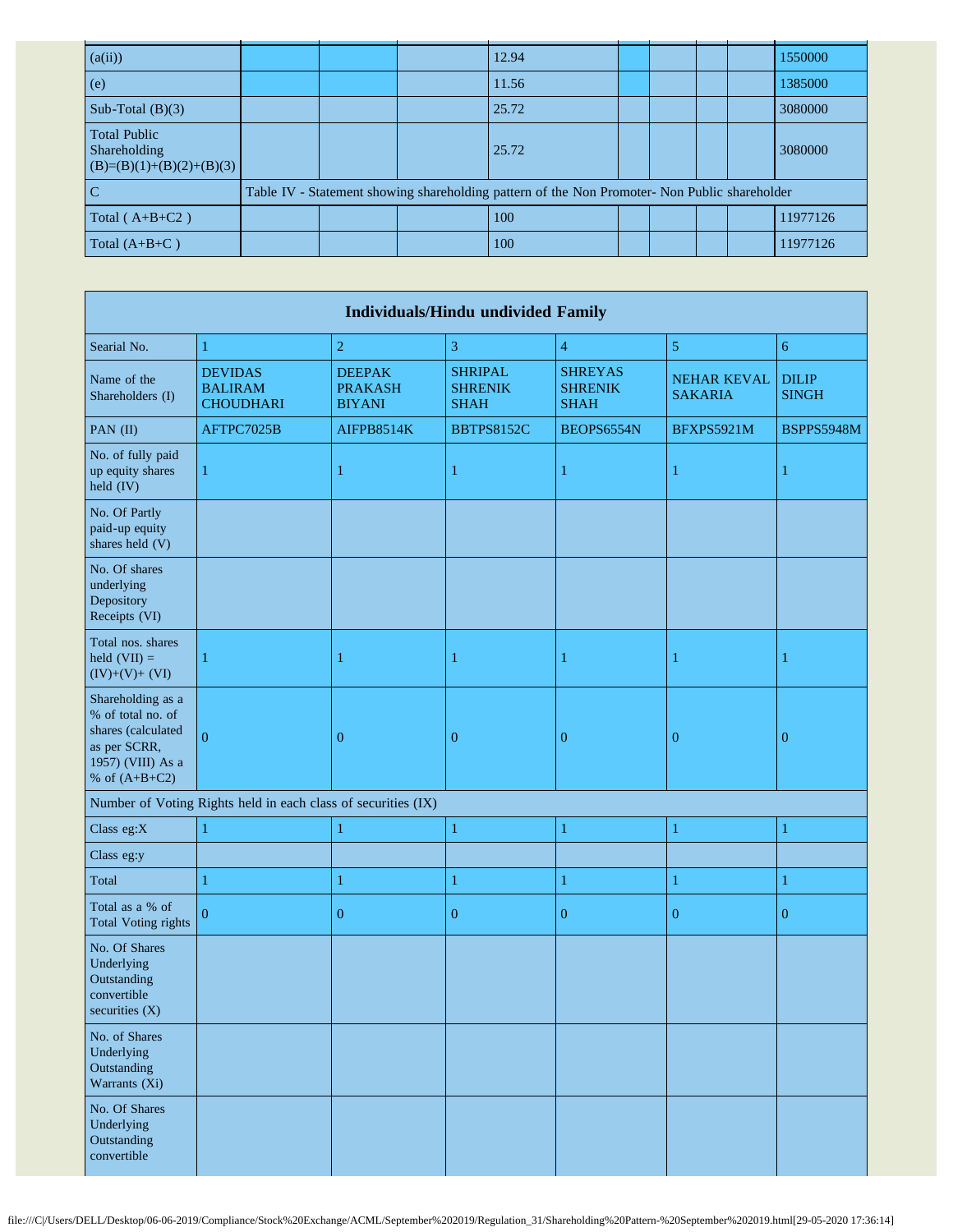| securities and No.<br>Of Warrants (Xi)<br>(a)                                                                                                                                              |                                                         |              |          |                |          |          |
|--------------------------------------------------------------------------------------------------------------------------------------------------------------------------------------------|---------------------------------------------------------|--------------|----------|----------------|----------|----------|
| Shareholding, as a<br>% assuming full<br>conversion of<br>convertible<br>securities (as a<br>percentage of<br>diluted share<br>capital) $(XI)=$<br>$(VII)+(Xi)(a)$ As a<br>% of $(A+B+C2)$ | $\overline{0}$                                          | $\mathbf{0}$ | $\theta$ | $\overline{0}$ | $\bf{0}$ | $\bf{0}$ |
| Number of Locked in shares (XII)                                                                                                                                                           |                                                         |              |          |                |          |          |
| No. $(a)$                                                                                                                                                                                  |                                                         |              |          |                |          |          |
| As a % of total<br>Shares held (b)                                                                                                                                                         |                                                         |              |          |                |          |          |
|                                                                                                                                                                                            | Number of Shares pledged or otherwise encumbered (XIII) |              |          |                |          |          |
| No. $(a)$                                                                                                                                                                                  |                                                         |              |          |                |          |          |
| As a % of total<br>Shares held (b)                                                                                                                                                         |                                                         |              |          |                |          |          |
| Number of equity<br>shares held in<br>dematerialized<br>form (XIV)                                                                                                                         |                                                         | 1            | 1        | -1             | 1        |          |
| Reason for not providing PAN                                                                                                                                                               |                                                         |              |          |                |          |          |
| Reason for not<br>providing PAN                                                                                                                                                            |                                                         |              |          |                |          |          |
| Shareholder type                                                                                                                                                                           |                                                         |              |          |                |          |          |

|                                                                                                                      | <b>Individuals/Hindu undivided Family</b>                     |  |  |  |  |  |  |  |  |
|----------------------------------------------------------------------------------------------------------------------|---------------------------------------------------------------|--|--|--|--|--|--|--|--|
| Searial No.                                                                                                          |                                                               |  |  |  |  |  |  |  |  |
| Name of the<br>Shareholders (I)                                                                                      | Click here to go back                                         |  |  |  |  |  |  |  |  |
| PAN (II)                                                                                                             | Total                                                         |  |  |  |  |  |  |  |  |
| No. of fully paid<br>up equity shares<br>held $(IV)$                                                                 | $\sqrt{6}$                                                    |  |  |  |  |  |  |  |  |
| No. Of Partly<br>paid-up equity<br>shares held (V)                                                                   |                                                               |  |  |  |  |  |  |  |  |
| No. Of shares<br>underlying<br>Depository<br>Receipts (VI)                                                           |                                                               |  |  |  |  |  |  |  |  |
| Total nos. shares<br>held $(VII) =$<br>$(IV)+(V)+(VI)$                                                               | 6                                                             |  |  |  |  |  |  |  |  |
| Shareholding as a<br>% of total no. of<br>shares (calculated<br>as per SCRR,<br>1957) (VIII) As a<br>% of $(A+B+C2)$ | $\overline{0}$                                                |  |  |  |  |  |  |  |  |
|                                                                                                                      | Number of Voting Rights held in each class of securities (IX) |  |  |  |  |  |  |  |  |
| Class eg: $X$                                                                                                        | 6                                                             |  |  |  |  |  |  |  |  |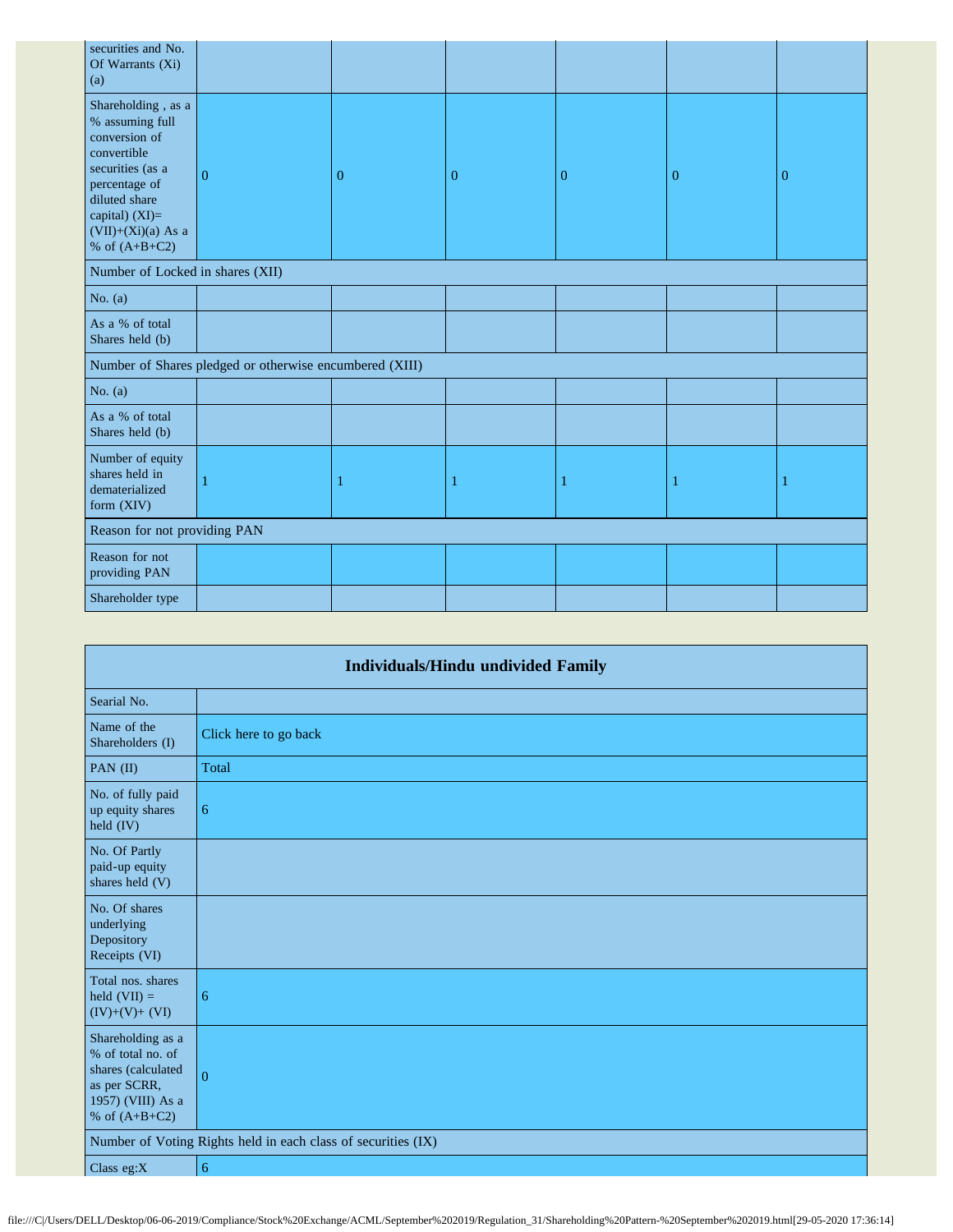| Class eg:y                                                                                                                                                                               |                                                         |
|------------------------------------------------------------------------------------------------------------------------------------------------------------------------------------------|---------------------------------------------------------|
| Total                                                                                                                                                                                    | 6                                                       |
| Total as a % of<br><b>Total Voting rights</b>                                                                                                                                            | $\overline{0}$                                          |
| No. Of Shares<br>Underlying<br>Outstanding<br>convertible<br>securities $(X)$                                                                                                            |                                                         |
| No. of Shares<br>Underlying<br>Outstanding<br>Warrants (Xi)                                                                                                                              |                                                         |
| No. Of Shares<br>Underlying<br>Outstanding<br>convertible<br>securities and No.<br>Of Warrants (Xi)<br>(a)                                                                               |                                                         |
| Shareholding, as a<br>% assuming full<br>conversion of<br>convertible<br>securities (as a<br>percentage of<br>diluted share<br>capital) (XI)=<br>$(VII)+(Xi)(a)$ As a<br>% of $(A+B+C2)$ | $\overline{0}$                                          |
| Number of Locked in shares (XII)                                                                                                                                                         |                                                         |
| No. $(a)$                                                                                                                                                                                |                                                         |
| As a % of total<br>Shares held (b)                                                                                                                                                       |                                                         |
|                                                                                                                                                                                          | Number of Shares pledged or otherwise encumbered (XIII) |
| No. $(a)$                                                                                                                                                                                |                                                         |
| As a % of total<br>Shares held (b)                                                                                                                                                       |                                                         |
| Number of equity<br>shares held in<br>dematerialized<br>form (XIV)                                                                                                                       | $\sqrt{6}$                                              |
| Reason for not providing PAN                                                                                                                                                             |                                                         |
| Reason for not<br>providing PAN                                                                                                                                                          |                                                         |
| Shareholder type                                                                                                                                                                         |                                                         |

| Any Other (specify)             |                                    |                       |  |
|---------------------------------|------------------------------------|-----------------------|--|
| Searial No.                     |                                    |                       |  |
| Category                        | <b>Bodies Corporate</b>            | Click here to go back |  |
| Name of the<br>Shareholders (I) | ARYAMAN FINANCIAL SERVICES LIMITED |                       |  |
| $PAN$ (II)                      | AABCA1376P                         | Total                 |  |
| No. of the                      |                                    |                       |  |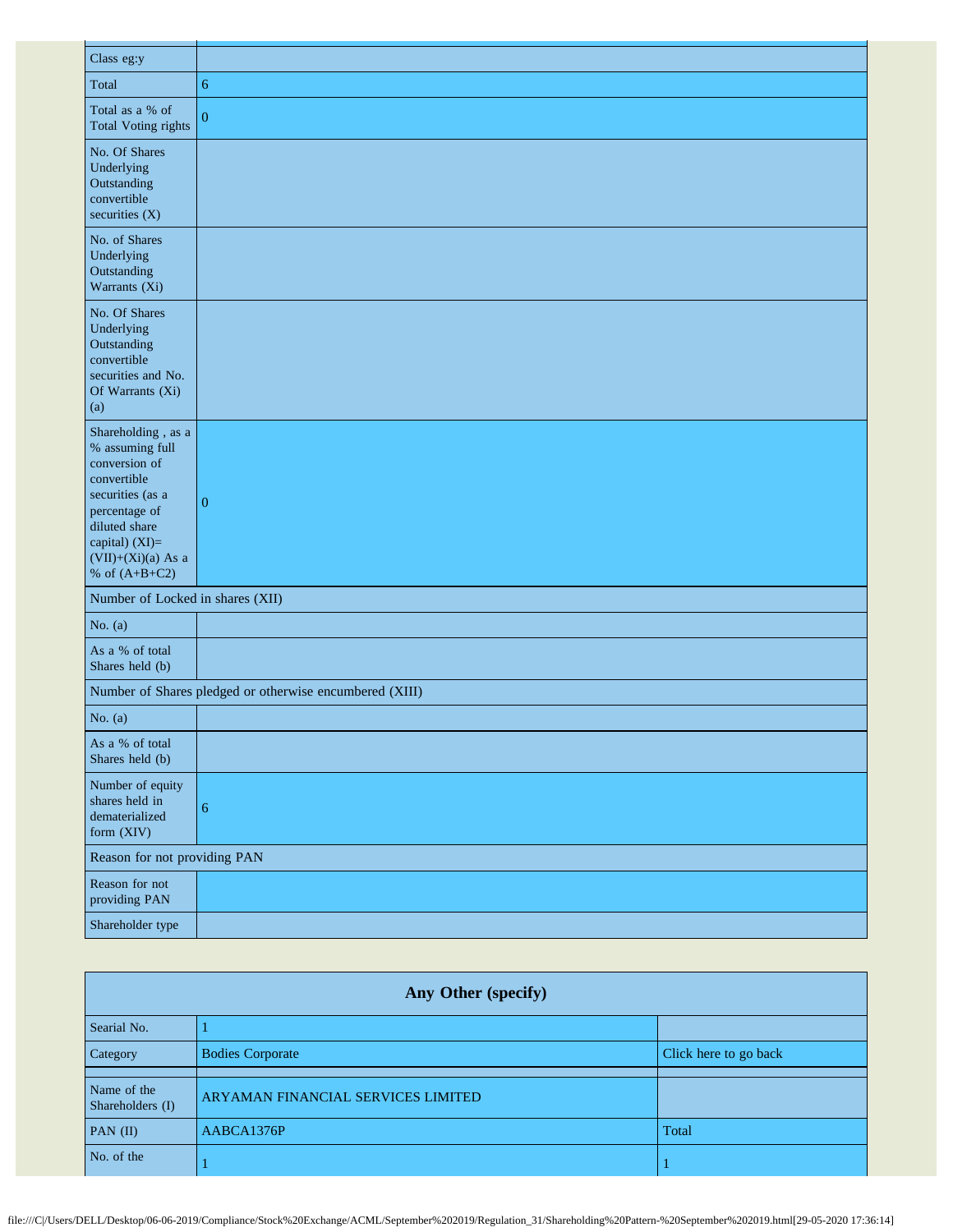| Shareholders (I)                                                                                                                                                                   |                                                               |         |  |  |
|------------------------------------------------------------------------------------------------------------------------------------------------------------------------------------|---------------------------------------------------------------|---------|--|--|
| No. of fully paid<br>up equity shares<br>held (IV)                                                                                                                                 | 8897120                                                       | 8897120 |  |  |
| No. Of Partly<br>paid-up equity<br>shares held (V)                                                                                                                                 |                                                               |         |  |  |
| No. Of shares<br>underlying<br>Depository<br>Receipts (VI)                                                                                                                         |                                                               |         |  |  |
| Total nos. shares<br>held $(VII) =$<br>$(IV)+(V)+(VI)$                                                                                                                             | 8897120                                                       | 8897120 |  |  |
| Shareholding as a<br>% of total no. of<br>shares (calculated<br>as per SCRR,<br>1957) (VIII) As a<br>% of $(A+B+C2)$                                                               | 74.28                                                         | 74.28   |  |  |
|                                                                                                                                                                                    | Number of Voting Rights held in each class of securities (IX) |         |  |  |
| Class eg: X                                                                                                                                                                        | 8897120                                                       | 8897120 |  |  |
| Class eg:y                                                                                                                                                                         |                                                               |         |  |  |
| Total                                                                                                                                                                              | 8897120                                                       | 8897120 |  |  |
| Total as a % of<br><b>Total Voting rights</b>                                                                                                                                      | 74.28                                                         | 74.28   |  |  |
| No. Of Shares<br>Underlying<br>Outstanding<br>convertible<br>securities (X)                                                                                                        |                                                               |         |  |  |
| No. of Shares<br>Underlying<br>Outstanding<br>Warrants (Xi)                                                                                                                        |                                                               |         |  |  |
| No. Of Shares<br>Underlying<br>Outstanding<br>convertible<br>securities and No.<br>Of Warrants (Xi)<br>(a)                                                                         |                                                               |         |  |  |
| Shareholding, as a<br>% assuming full<br>conversion of<br>convertible<br>securities (as a<br>percentage of<br>diluted share<br>capital) (XI)=<br>(VII)+(X) As a %<br>of $(A+B+C2)$ | 74.28                                                         | 74.28   |  |  |
| Number of Locked in shares (XII)                                                                                                                                                   |                                                               |         |  |  |
| No. $(a)$                                                                                                                                                                          |                                                               |         |  |  |
| As a % of total<br>Shares held (b)                                                                                                                                                 |                                                               |         |  |  |
| Number of Shares pledged or otherwise encumbered (XIII)                                                                                                                            |                                                               |         |  |  |
| No. $(a)$                                                                                                                                                                          |                                                               |         |  |  |
| As a % of total                                                                                                                                                                    |                                                               |         |  |  |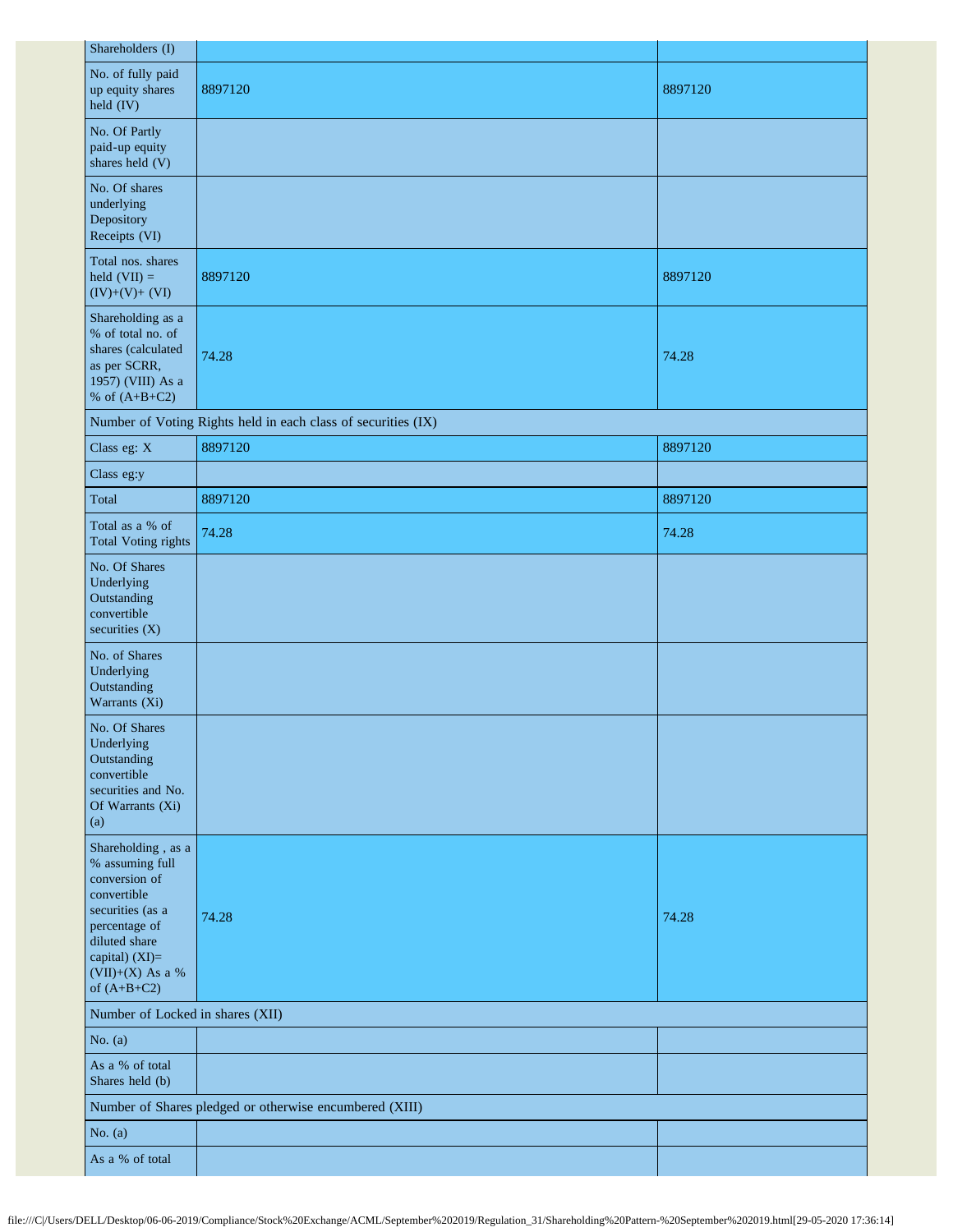| Shares held (b)                                                      |                              |         |  |  |  |
|----------------------------------------------------------------------|------------------------------|---------|--|--|--|
| Number of equity<br>shares held in<br>dematerialized<br>form $(XIV)$ | 8897120                      | 8897120 |  |  |  |
|                                                                      | Reason for not providing PAN |         |  |  |  |
| Reason for not<br>providing PAN                                      |                              |         |  |  |  |
| Shareholder type                                                     |                              |         |  |  |  |

| Individuals - ii. Individual shareholders holding nominal share capital in excess of Rs. 2 lakhs.                    |                                                               |                                                         |                                 |                                            |                          |
|----------------------------------------------------------------------------------------------------------------------|---------------------------------------------------------------|---------------------------------------------------------|---------------------------------|--------------------------------------------|--------------------------|
| Searial No.                                                                                                          | $\mathbf{1}$                                                  | $\overline{2}$                                          | 3                               | $\overline{4}$                             |                          |
| Name of the<br>Shareholders (I)                                                                                      | <b>AJAYKUMAR</b><br><b>RASIKLAL SHAH</b>                      | <b>AMRUTLAL</b><br><b>GORDHANDAS</b><br><b>THOBHANI</b> | <b>DAMODAR</b><br><b>SHARMA</b> | <b>SHAH REKHABEN</b><br><b>MUKESHKUMAR</b> | Click here to<br>go back |
| PAN (II)                                                                                                             | AFDPS5684N                                                    | ABDPT0050D                                              | AZFPS9338D                      | ADKPS5219A                                 | Total                    |
| No. of fully paid<br>up equity shares<br>held (IV)                                                                   | 195000                                                        | 175000                                                  | 270000                          | 215000                                     | 855000                   |
| No. Of Partly<br>paid-up equity<br>shares held (V)                                                                   |                                                               |                                                         |                                 |                                            |                          |
| No. Of shares<br>underlying<br>Depository<br>Receipts (VI)                                                           |                                                               |                                                         |                                 |                                            |                          |
| Total nos. shares<br>held $(VII) =$<br>$(IV)+(V)+(VI)$                                                               | 195000                                                        | 175000                                                  | 270000                          | 215000                                     | 855000                   |
| Shareholding as a<br>% of total no. of<br>shares (calculated<br>as per SCRR,<br>1957) (VIII) As a<br>% of $(A+B+C2)$ | 1.63                                                          | 1.46                                                    | 2.25                            | 1.8                                        | 7.14                     |
|                                                                                                                      | Number of Voting Rights held in each class of securities (IX) |                                                         |                                 |                                            |                          |
| Class eg: X                                                                                                          | 195000                                                        | 175000                                                  | 270000                          | 215000                                     | 855000                   |
| Class eg:y                                                                                                           |                                                               |                                                         |                                 |                                            |                          |
| Total                                                                                                                | 195000                                                        | 175000                                                  | 270000                          | 215000                                     | 855000                   |
| Total as a % of<br><b>Total Voting rights</b>                                                                        | 1.63                                                          | 1.46                                                    | 2.25                            | $1.8\,$                                    | 7.14                     |
| No. Of Shares<br>Underlying<br>Outstanding<br>convertible<br>securities $(X)$                                        |                                                               |                                                         |                                 |                                            |                          |
| No. of Shares<br>Underlying<br>Outstanding<br>Warrants (Xi)                                                          |                                                               |                                                         |                                 |                                            |                          |
| No. Of Shares<br>Underlying<br>Outstanding<br>convertible<br>securities and No.<br>Of Warrants (Xi)                  |                                                               |                                                         |                                 |                                            |                          |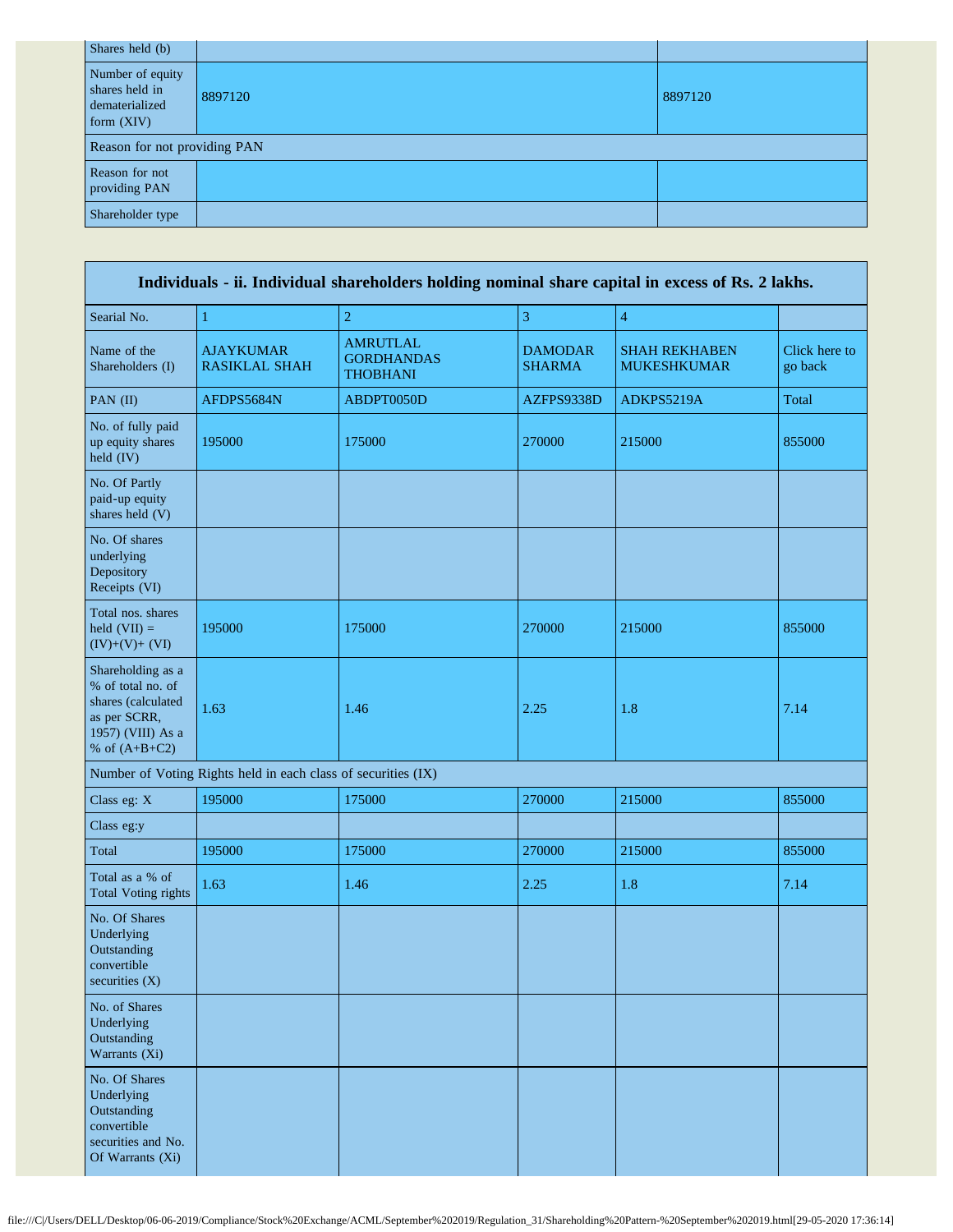| 1.63                         | 1.46                             | 2.25   | 1.8    | 7.14   |  |
|------------------------------|----------------------------------|--------|--------|--------|--|
|                              |                                  |        |        |        |  |
|                              |                                  |        |        |        |  |
|                              |                                  |        |        |        |  |
| 195000                       | 175000                           | 270000 | 215000 | 855000 |  |
| Reason for not providing PAN |                                  |        |        |        |  |
|                              |                                  |        |        |        |  |
|                              | Number of Locked in shares (XII) |        |        |        |  |

| Any Other (specify)                                                                                                  |                                             |                                                               |                                                   |                          |  |
|----------------------------------------------------------------------------------------------------------------------|---------------------------------------------|---------------------------------------------------------------|---------------------------------------------------|--------------------------|--|
| Searial No.                                                                                                          | 1                                           | $\overline{2}$                                                | 3                                                 |                          |  |
| Category                                                                                                             | <b>Bodies Corporate</b>                     | <b>Bodies Corporate</b>                                       | <b>Bodies Corporate</b>                           |                          |  |
| Category / More<br>than 1 percentage                                                                                 | More than 1 percentage of<br>shareholding   | More than 1 percentage of shareholding                        | More than 1 percentage of<br>shareholding         |                          |  |
| Name of the<br>Shareholders (I)                                                                                      | <b>HOLLY ENTERPRISES</b><br>PRIVATE LIMITED | <b>SHRI RAVINDRA MEDIA</b><br><b>VENTURES PRIVATE LIMITED</b> | <b>STELLAR CAPITAL</b><br><b>SERVICES LIMITED</b> | Click here to<br>go back |  |
| PAN (II)                                                                                                             | AABCL6428M                                  | AAQCS7925K                                                    | AAACS3356A                                        | Total                    |  |
| No. of the<br>Shareholders (I)                                                                                       | 1                                           | $\mathbf{1}$                                                  | 1                                                 | $\Omega$                 |  |
| No. of fully paid<br>up equity shares<br>held (IV)                                                                   | 175000                                      | 435000                                                        | 460000                                            | $\overline{0}$           |  |
| No. Of Partly<br>paid-up equity<br>shares held (V)                                                                   |                                             |                                                               |                                                   |                          |  |
| No. Of shares<br>underlying<br>Depository<br>Receipts (VI)                                                           |                                             |                                                               |                                                   |                          |  |
| Total nos. shares<br>held $(VII) =$<br>$(IV)+(V)+(VI)$                                                               | 175000                                      | 435000                                                        | 460000                                            | $\overline{0}$           |  |
| Shareholding as a<br>% of total no. of<br>shares (calculated<br>as per SCRR,<br>1957) (VIII) As a<br>% of $(A+B+C2)$ | 1.46                                        | 3.63                                                          | 3.84                                              | $\overline{0}$           |  |
| Number of Voting Rights held in each class of securities (IX)                                                        |                                             |                                                               |                                                   |                          |  |
| Class eg: X                                                                                                          | 175000                                      | 435000                                                        | 460000                                            | $\boldsymbol{0}$         |  |
| Class eg:y                                                                                                           |                                             |                                                               |                                                   |                          |  |